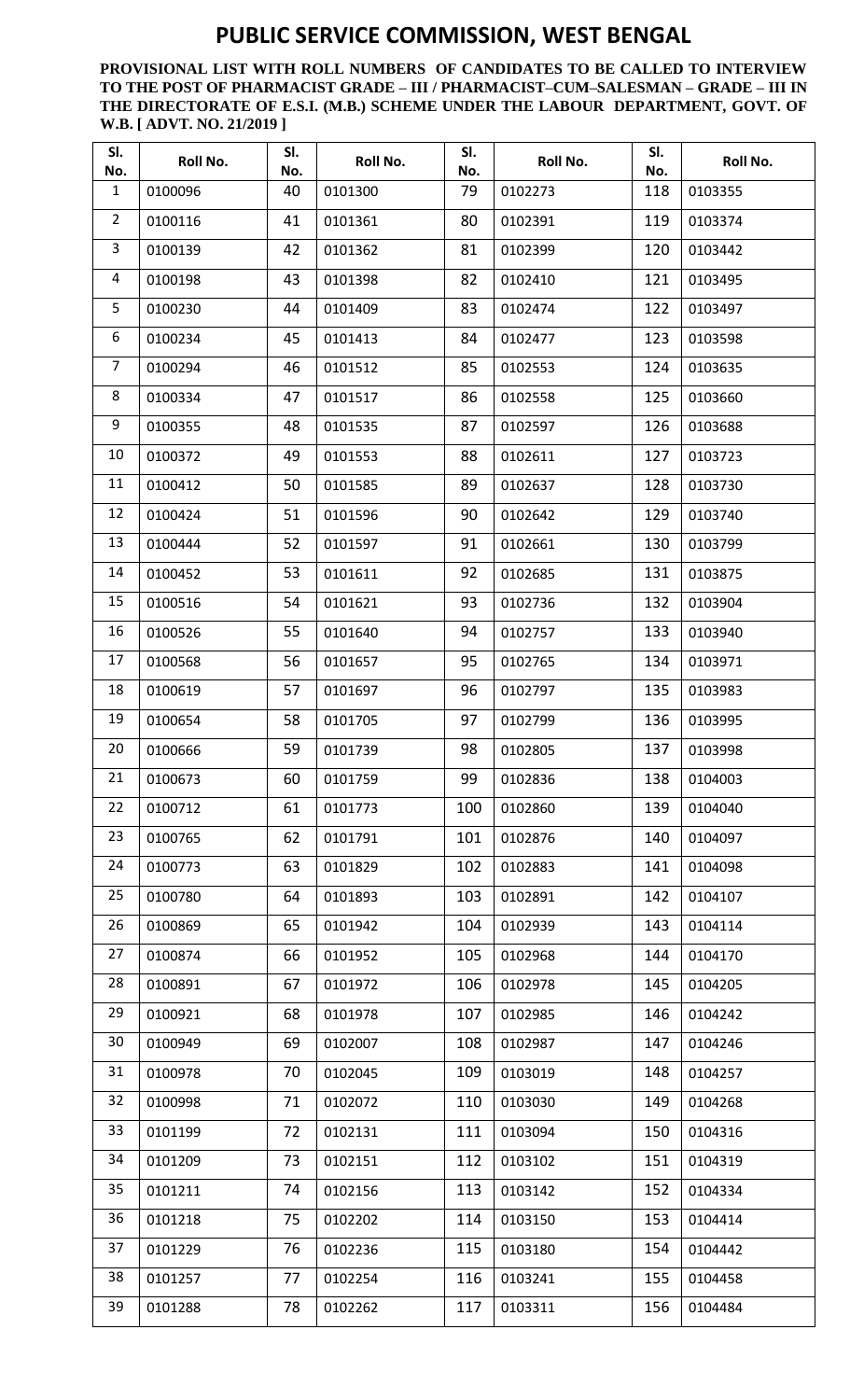| SI.<br>No. | Roll No.        | SI.<br>No. | Roll No.        | SI.<br>No. | Roll No.        | SI.<br>No. | Roll No.        |
|------------|-----------------|------------|-----------------|------------|-----------------|------------|-----------------|
| 157        | 0104498         | 201        | 0102168 (OBC-A) | 245        | 0100555 (OBC-B) | 289        | 0103972 (OBC-B) |
| 158        | 0104499         | 202        | 0102216 (OBC-A) | 246        | 0100617 (OBC-B) | 290        | 0103993 (OBC-B) |
| 159        | 0104539         | 203        | 0102261 (OBC-A) | 247        | 0100689 (OBC-B) | 291        | 0104008 (OBC-B) |
| 160        | 0104540         | 204        | 0102424 (OBC-A) | 248        | 0100702 (OBC-B) | 292        | 0104012 (OBC-B) |
| 161        | 0104582         | 205        | 0102449 (OBC-A) | 249        | 0100715 (OBC-B) | 293        | 0104095 (OBC-B) |
| 162        | 0104606         | 206        | 0102503 (OBC-A) | 250        | 0100788 (OBC-B) | 294        | 0104104 (OBC-B) |
| 163        | 0104613         | 207        | 0102549 (OBC-A) | 251        | 0100963 (OBC-B) | 295        | 0104137 (OBC-B) |
| 164        | 0104635         | 208        | 0102755 (OBC-A) | 252        | 0100990 (OBC-B) | 296        | 0104149 (OBC-B) |
| 165        | 0104641         | 209        | 0102872 (OBC-A) | 253        | 0101060 (OBC-B) | 297        | 0104273 (OBC-B) |
| 166        | 0104661         | 210        | 0102884 (OBC-A) | 254        | 0101148 (OBC-B) | 298        | 0104292 (OBC-B) |
| 167        | 0104703         | 211        | 0102894 (OBC-A) | 255        | 0101223 (OBC-B) | 299        | 0104356 (OBC-B) |
| 168        | 0100023 (OBC-A) | 212        | 0102936 (OBC-A) | 256        | 0101381 (OBC-B) | 300        | 0104579 (OBC-B) |
| 169        | 0100173 (OBC-A) | 213        | 0102948 (OBC-A) | 257        | 0101471 (OBC-B) | 301        | 0104643 (OBC-B) |
| 170        | 0100178 (OBC-A) | 214        | 0103085 (OBC-A) | 258        | 0101639 (OBC-B) | 302        | 0100016 (SC)    |
| 171        | 0100192 (OBC-A) | 215        | 0103161 (OBC-A) | 259        | 0101950 (OBC-B) | 303        | 0100038 (SC)    |
| 172        | 0100210 (OBC-A) | 216        | 0103185 (OBC-A) | 260        | 0102322 (OBC-B) | 304        | 0100046 (SC)    |
| 173        | 0100290 (OBC-A) | 217        | 0103341 (OBC-A) | 261        | 0102343 (OBC-B) | 305        | 0100060 (SC)    |
| 174        | 0100359 (OBC-A) | 218        | 0103621 (OBC-A) | 262        | 0102370 (OBC-B) | 306        | 0100080 (SC)    |
| 175        | 0100448 (OBC-A) | 219        | 0103655 (OBC-A) | 263        | 0102384 (OBC-B) | 307        | 0100095 (SC)    |
| 176        | 0100642 (OBC-A) | 220        | 0103749 (OBC-A) | 264        | 0102447 (OBC-B) | 308        | 0100113 (SC)    |
| 177        | 0100815 (OBC-A) | 221        | 0103852 (OBC-A) | 265        | 0102454 (OBC-B) | 309        | 0100140 (SC)    |
| 178        | 0100819 (OBC-A) | 222        | 0103916 (OBC-A) | 266        | 0102458 (OBC-B) | 310        | 0100194 (SC)    |
| 179        | 0100845 (OBC-A) | 223        | 0103946 (OBC-A) | 267        | 0102459 (OBC-B) | 311        | 0100237 (SC)    |
| 180        | 0100969 (OBC-A) | 224        | 0103994 (OBC-A) | 268        | 0102555 (OBC-B) | 312        | 0100265 (SC)    |
| 181        | 0101030 (OBC-A) | 225        | 0104064 (OBC-A) | 269        | 0102603 (OBC-B) | 313        | 0100276 (SC)    |
| 182        | 0101056 (OBC-A) | 226        | 0104102 (OBC-A) | 270        | 0102648 (OBC-B) | 314        | 0100362 (SC)    |
| 183        | 0101106 (OBC-A) | 227        | 0104198 (OBC-A) | 271        | 0102686 (OBC-B) | 315        | 0100431 (SC)    |
| 184        | 0101165 (OBC-A) | 228        | 0104336 (OBC-A) | 272        | 0102738 (OBC-B) | 316        | 0100441 (SC)    |
| 185        | 0101320 (OBC-A) | 229        | 0104406 (OBC-A) | 273        | 0102770 (OBC-B) | 317        | 0100459 (SC)    |
| 186        | 0101329 (OBC-A) | 230        | 0104415 (OBC-A) | 274        | 0102821 (OBC-B) | 318        | 0100538 (SC)    |
| 187        | 0101403 (OBC-A) | 231        | 0104517 (OBC-A) | 275        | 0102840 (OBC-B) | 319        | 0100662 (SC)    |
| 188        | 0101434 (OBC-A) | 232        | 0104536 (OBC-A) | 276        | 0102847 (OBC-B) | 320        | 0100664 (SC)    |
| 189        | 0101533 (OBC-A) | 233        | 0100031(OBC-B)  | 277        | 0103008 (OBC-B) | 321        | 0100680 (SC)    |
| 190        | 0101618 (OBC-A) | 234        | 0100034 (OBC-B) | 278        | 0103231 (OBC-B) | 322        | 0100699 (SC)    |
| 191        | 0101652 (OBC-A) | 235        | 0100085 (OBC-B) | 279        | 0103302 (OBC-B) | 323        | 0100730 (SC)    |
| 192        | 0101654 (OBC-A) | 236        | 0100087 (OBC-B) | 280        | 0103396 (OBC-B) | 324        | 0100739 (SC)    |
| 193        | 0101691 (OBC-A) | 237        | 0100201 (OBC-B) | 281        | 0103415 (OBC-B) | 325        | 0100923 (SC)    |
| 194        | 0101733 (OBC-A) | 238        | 0100293 (OBC-B) | 282        | 0103535 (OBC-B) | 326        | 0100979 (SC)    |
| 195        | 0101872 (OBC-A) | 239        | 0100399 (OBC-B) | 283        | 0103559 (OBC-B) | 327        | 0101091 (SC)    |
| 196        | 0101892 (OBC-A) | 240        | 0100434 (OBC-B) | 284        | 0103563 (OBC-B) | 328        | 0101108 (SC)    |
| 197        | 0101912 (OBC-A) | 241        | 0100486 (OBC-B) | 285        | 0103609 (OBC-B) | 329        | 0101122 (SC)    |
| 198        | 0101913 (OBC-A) | 242        | 0100519 (OBC-B) | 286        | 0103619 (OBC-B) | 330        | 0101210 (SC)    |
| 199        | 0102005 (OBC-A) | 243        | 0100520 (OBC-B) | 287        | 0103953 (OBC-B) | 331        | 0101258 (SC)    |
| 200        | 0102116 (OBC-A) | 244        | 0100542 (OBC-B) | 288        | 0103956 (OBC-B) | 332        | 0101277 (SC)    |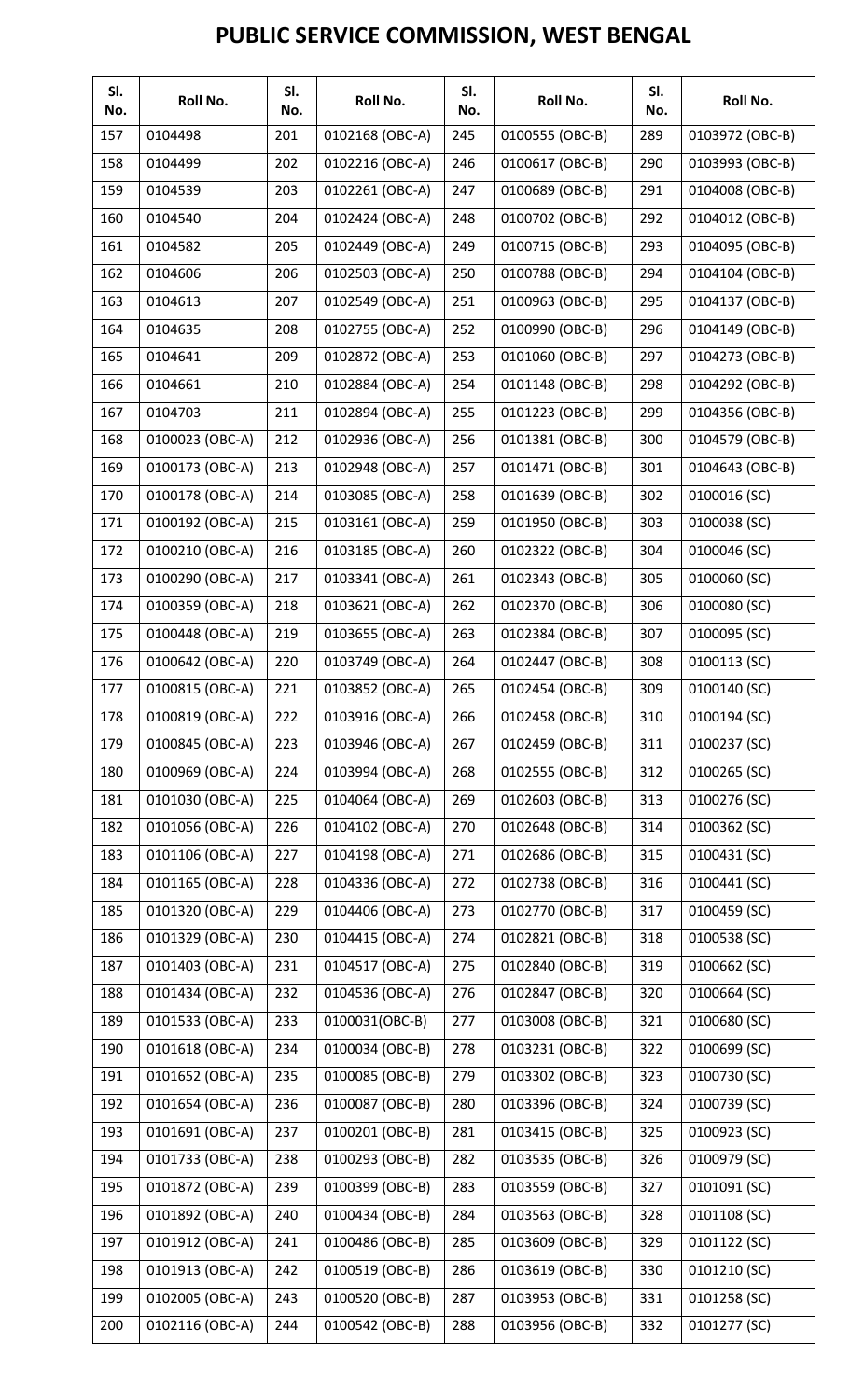| SI.<br>No. | Roll No.     | SI.<br>No. | Roll No.     | SI.<br>No. | Roll No.     | SI.<br>No. | Roll No.                |
|------------|--------------|------------|--------------|------------|--------------|------------|-------------------------|
| 333        | 0101313 (SC) | 377        | 0102536 (SC) | 421        | 0103811 (SC) | 465        | 0104756 (OBC-A)(B/LV)   |
| 334        | 0101327 (SC) | 378        | 0102539 (SC) | 422        | 0103857 (SC) | 466        | 0104758 (SC) (B/LV)     |
| 335        | 0101331 (SC) | 379        | 0102567 (SC) | 423        | 0103871 (SC) | 467        | 0104759 (SC) (B/LV)     |
| 336        | 0101351 (SC) | 380        | 0102592 (SC) | 424        | 0103892 (SC) | 468        | 0104760 (B/LV)          |
| 337        | 0101389 (SC) | 381        | 0102606 (SC) | 425        | 0103982 (SC) | 469        | 0104763 (B/LV)          |
| 338        | 0101407 (SC) | 382        | 0102616 (SC) | 426        | 0104007 (SC) | 470        | 0104725 (OBC-A)(HI)     |
| 339        | 0101416 (SC) | 383        | 0102634 (SC) | 427        | 0104063 (SC) | 471        | 0104727 (HI)            |
| 340        | 0101417 (SC) | 384        | 0102708 (SC) | 428        | 0104160 (SC) | 472        | 0104728 (HI)            |
| 341        | 0101464 (SC) | 385        | 0102754 (SC) | 429        | 0104306 (SC) | 473        | 0104729 (HI)            |
| 342        | 0101557 (SC) | 386        | 0102794 (SC) | 430        | 0104392 (SC) | 474        | 0104731 (HI)            |
| 343        | 0101571 (SC) | 387        | 0102808 (SC) | 431        | 0104438 (SC) | 475        | 0104732 (HI)            |
| 344        | 0101584 (SC) | 388        | 0102811 (SC) | 432        | 0104455 (SC) | 476        | 0104739 (LD/CP)         |
| 345        | 0101645 (SC) | 389        | 0102816 (SC) | 433        | 0104486 (SC) | 477        | 0104745 (SC) (LD/CP)    |
| 346        | 0101646 (SC) | 390        | 0102820 (SC) | 434        | 0104488 (SC) | 478        | 0104746 (LD/CP)         |
| 347        | 0101702 (SC) | 391        | 0102853 (SC) | 435        | 0104507 (SC) | 479        | 0104748 (OBC-B) (LD/CP) |
| 348        | 0101749 (SC) | 392        | 0102862 (SC) | 436        | 0104522 (SC) | 480        | 0104749 (LD/CP)         |
| 349        | 0101782 (SC) | 393        | 0102867 (SC) | 437        | 0104550 (SC) | 481        | 0104751 (LD/CP)         |
| 350        | 0101788 (SC) | 394        | 0102929 (SC) | 438        | 0104552 (SC) | 482        | 0104752 (LD/CP)         |
| 351        | 0101793 (SC) | 395        | 0102975 (SC) | 439        | 0104564 (SC) | 483        | 0104754 (LD/CP)         |
| 352        | 0101799 (SC) | 396        | 0102984 (SC) | 440        | 0104622 (SC) | 484        | 0100166 (OBC-A)(MSP)    |
| 353        | 0101827 (SC) | 397        | 0102991 (SC) | 441        | 0104689 (SC) | 485        | 0100206 (MSP)           |
| 354        | 0101846 (SC) | 398        | 0103014 (SC) | 442        | 0104696 (SC) | 486        | 0100638 (MSP)           |
| 355        | 0101849 (SC) | 399        | 0103049 (SC) | 443        | 0104708 (SC) | 487        | 0100889 (MSP)           |
| 356        | 0101857 (SC) | 400        | 0103079 (SC) | 444        | 0100078 (ST) | 488        | 0100917 (MSP)           |
| 357        | 0101859 (SC) | 401        | 0103080 (SC) | 445        | 0100172 (ST) | 489        | 0101309 (MSP)           |
| 358        | 0101944 (SC) | 402        | 0103200 (SC) | 446        | 0100358 (ST) | 490        | 0101435 (MSP)           |
| 359        | 0101945 (SC) | 403        | 0103222 (SC) | 447        | 0100628 (ST) | 491        | 0101467 (OBC-B) (MSP)   |
| 360        | 0101979 (SC) | 404        | 0103277 (SC) | 448        | 0100894 (ST) | 492        | 0102050 (OBC-A) (MSP)   |
| 361        | 0102029 (SC) | 405        | 0103285 (SC) | 449        | 0100904 (ST) | 493        | 0102284 (OBC-B) (MSP)   |
| 362        | 0102048 (SC) | 406        | 0103289 (SC) | 450        | 0101146 (ST) | 494        | 0102532 (MSP)           |
| 363        | 0102085 (SC) | 407        | 0103291 (SC) | 451        | 0101836 (ST) | 495        | 0102792 (MSP)           |
| 364        | 0102118 (SC) | 408        | 0103330 (SC) | 452        | 0101850 (ST) | 496        | 0102830 (OBC-B) (MSP)   |
| 365        | 0102160 (SC) | 409        | 0103384 (SC) | 453        | 0102128 (ST) | 497        | 0104349 (MSP)           |
| 366        | 0102185 (SC) | 410        | 0103426 (SC) | 454        | 0102141 (ST) | 498        | 0104609 (OBC-A) (MSP)   |
| 367        | 0102203 (SC) | 411        | 0103448 (SC) | 455        | 0102659 (ST) |            | X                       |
| 368        | 0102237 (SC) | 412        | 0103500 (SC) | 456        | 0102970 (ST) |            | X                       |
| 369        | 0102240 (SC) | 413        | 0103551 (SC) | 457        | 0103005 (ST) |            | X                       |
| 370        | 0102274 (SC) | 414        | 0103553 (SC) | 458        | 0103026 (ST) |            | $\pmb{\mathsf{X}}$      |
| 371        | 0102301 (SC) | 415        | 0103624 (SC) | 459        | 0103111 (ST) |            | X                       |
| 372        | 0102344 (SC) | 416        | 0103677 (SC) | 460        | 0103234 (ST) |            | X                       |
| 373        | 0102371 (SC) | 417        | 0103687 (SC) | 461        | 0103510 (ST) |            | $\pmb{\mathsf{X}}$      |
| 374        | 0102404 (SC) | 418        | 0103733 (SC) | 462        | 0104136 (ST) |            | X                       |
| 375        | 0102422 (SC) | 419        | 0103743 (SC) | 463        | 0104209 (ST) |            | X                       |
| 376        | 0102423 (SC) | 420        | 0103776 (SC) | 464        | 0104293 (ST) |            | $\pmb{\mathsf{X}}$      |